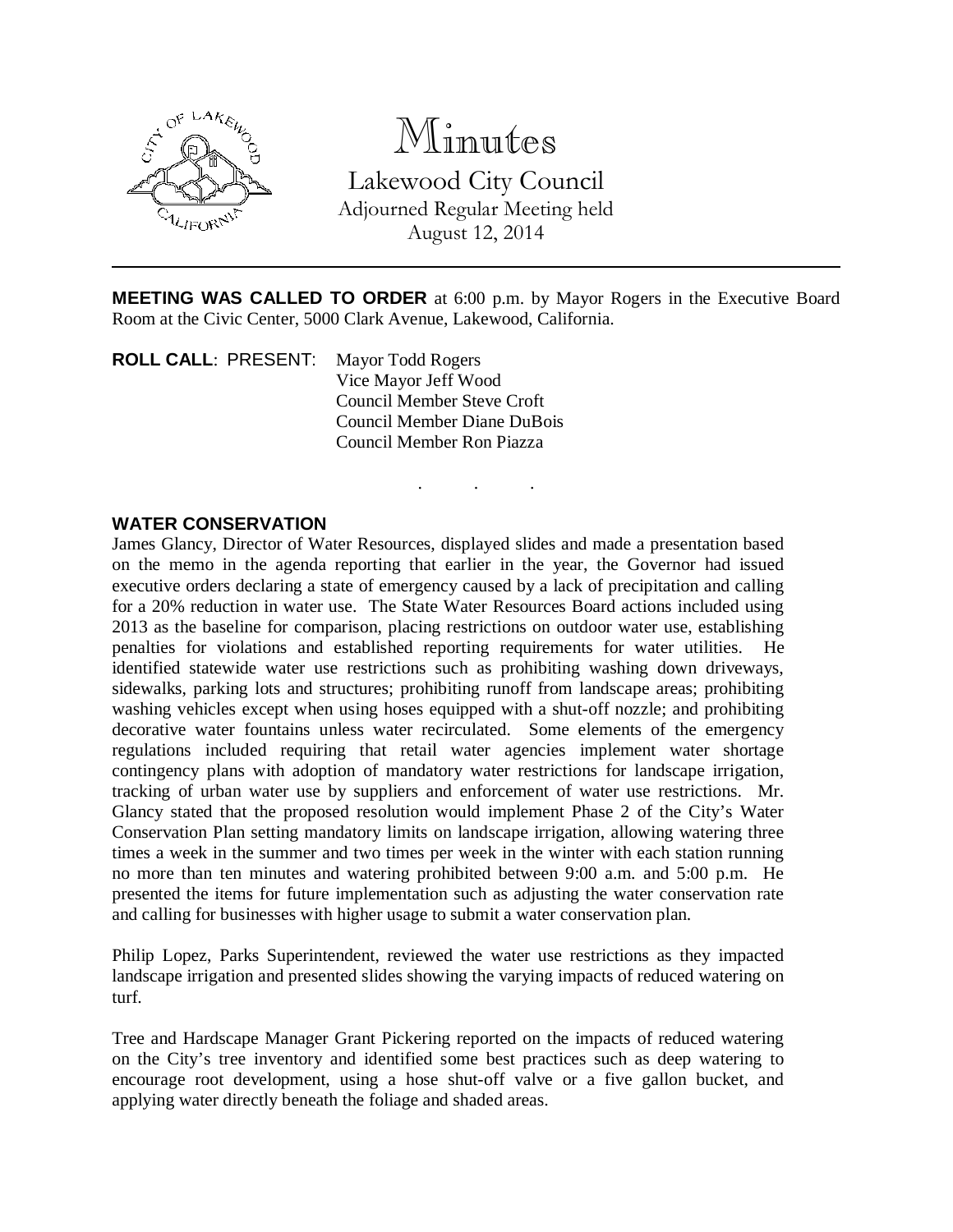City Council Minutes August 12, 2014 Page 2

## **WATER CONSERVATION** - Continued

Mr. Glancy stated that recycled water had been exempt from water use restrictions and provided a gallon for gallon savings of potable water. He reported that the City's recycled water system had been operational 25 years ago and currently served 70% of City facilities, five schools and one commercial grower. He added that 580 acre feet of recycled water sold in fiscal year 2014 saved enough drinking water to serve over 1,000 Lakewood families for one year. He provided a list of the City facilities utilizing non-potable water and reviewed the potential recycled water system expansion.

Responding to Vice Mayor Wood's concerns regarding the visibility of recycled water signs, Mr. Glancy stated that a survey would be conducted to determine replacement needs.

Mr. Lopez demonstrated the uses of technology to increase efficiency which included the capability of the system to show mainline breaks. He highlighted other efforts to lessen reliance on potable water such as installation of artificial turf, drip irrigation and subsurface irrigation at various locations and identified some of the proposed projects such as installation of a dual system recycled/potable water service, a water conservation demonstration garden and replacement of ivy with low water use plant material.

Allison Brammer, Assistant Director of Recreation and Community Services, summarized the effects of drought conditions on City functions including impacts to the seasonal recreation and park programs, community pools and decorative fountains.

Lisa Litzinger, Director of Recreation and Community Services, reviewed the results of a survey of drought impacts on other communities.

Public Works Director Lisa Rapp provided other conservation efforts such as water saving median design and plumbing fixture retrofit.

Sonia Southwell, Director of Community Development, described other potential impacts to outdoor water use and code enforcement issues.

Mr. Glancy reported on the results of the turf removal residential rebate and water saving irrigation device rebate programs.

Public Information Officer Bill Grady detailed the public education plan to communicate water use restrictions to residents and businesses in the form of website and newsletter articles, billing envelope reminders, and letters.

Diane Perkin, Director of Administrative Services, identified the financial impacts of the drought on revenues and provided projections for conservation rates.

Council Member Piazza, noting the many suggestions for residents, expressed the need to provide tools for businesses to help with their water conservation programs.

. . .